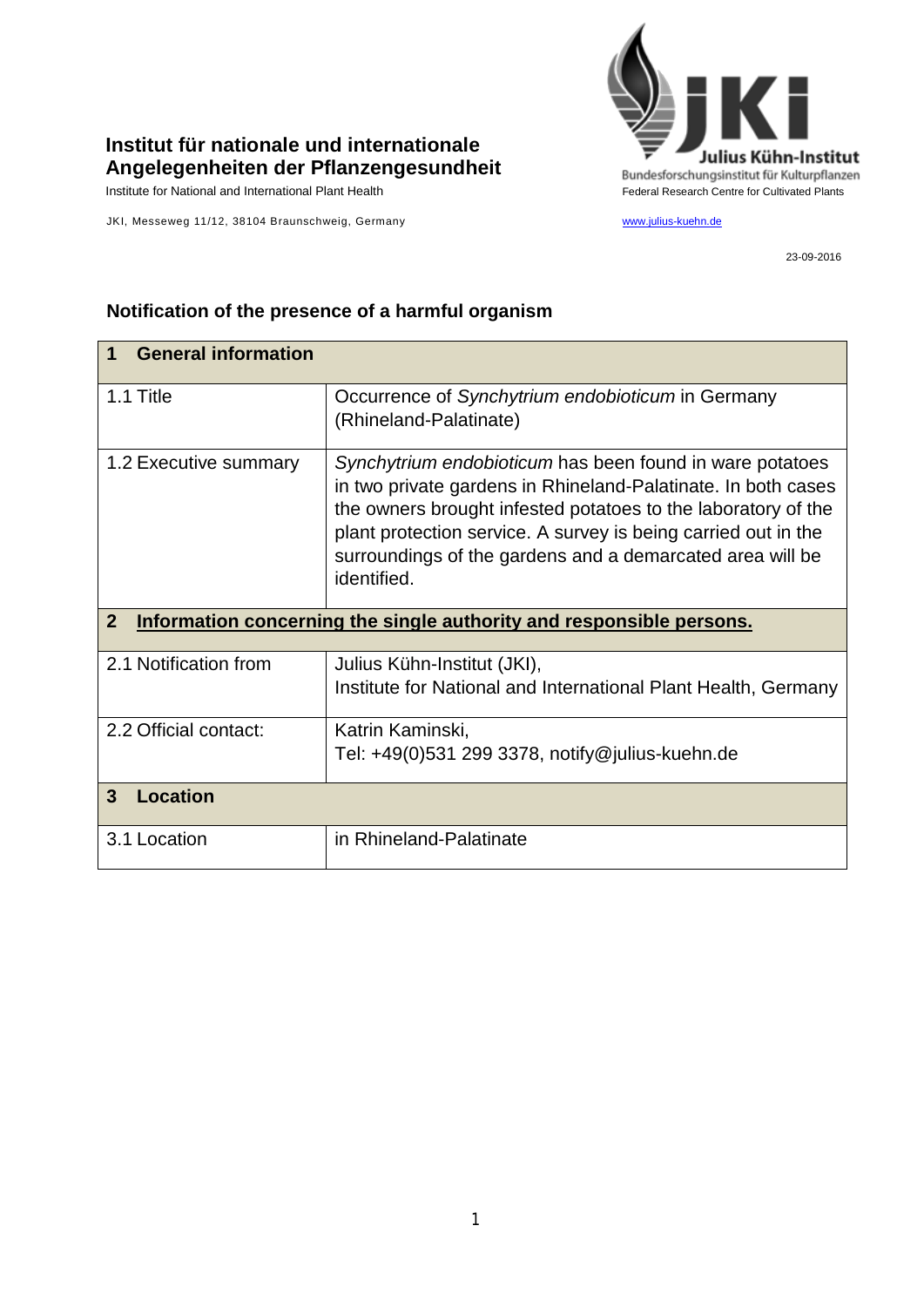| Reason of the notification and the pest status<br>4                                                                                   |                                                                                                                                                                       |  |
|---------------------------------------------------------------------------------------------------------------------------------------|-----------------------------------------------------------------------------------------------------------------------------------------------------------------------|--|
| 4.1 First finding in Germany or in the area                                                                                           | Confirmed appearance of the harmful<br>organism in part of the territory of<br>Germany, in which its presence was<br>previously unknown.                              |  |
| 4.2 Pest status of the area where the<br>harmful organism has been found<br>present, after the official confirmation.                 | Present, under eradication                                                                                                                                            |  |
| 4.3 Pest status in Germany before the<br>official confirmation of the presence, or<br>suspected presence, of the harmful<br>organism. | Present, at low prevalence, few<br>occurrences                                                                                                                        |  |
| 4.4 Pest status in Germany after the official<br>confirmation of the presence of the<br>harmful organism.                             | Present, at low prevalence, few<br>occurrences                                                                                                                        |  |
| Finding, sampling, testing and confirmation of the harmful organism.<br>5                                                             |                                                                                                                                                                       |  |
| 5.1 How the presence or appearance of<br>the harmful organism was found.                                                              | Information submitted by private<br>persons                                                                                                                           |  |
| 5.2 Date of finding:                                                                                                                  | On 6 and 9 September 2016 samples<br>were brought to the laboratory.                                                                                                  |  |
| 5.3 Name and address of the Laboratory.                                                                                               | Dienstleistungszentrum Ländlicher<br>Raum Rheinhessen-Nahe-Hunsrück,<br>Abteilung<br>Landwirtschaft/Pflanzenschutz<br>Rüdesheimer Straße 60-68<br>55545 Bad Kreuznach |  |
| 5.4 Diagnostic method.                                                                                                                | Diagnosis based on resting spores of<br>the harmful organism                                                                                                          |  |
| 5.5 Date of official confirmation of the<br>harmful organism's identity.                                                              | 12 September 2016                                                                                                                                                     |  |
| 6<br>Infested area, and the severity and source of the outbreak in that area.                                                         |                                                                                                                                                                       |  |
| 6.1 Size and delimitation of the infested<br>area.                                                                                    | 2 private gardens                                                                                                                                                     |  |
| 6.2 Characteristics of the infested area and                                                                                          | Open air – private garden:                                                                                                                                            |  |